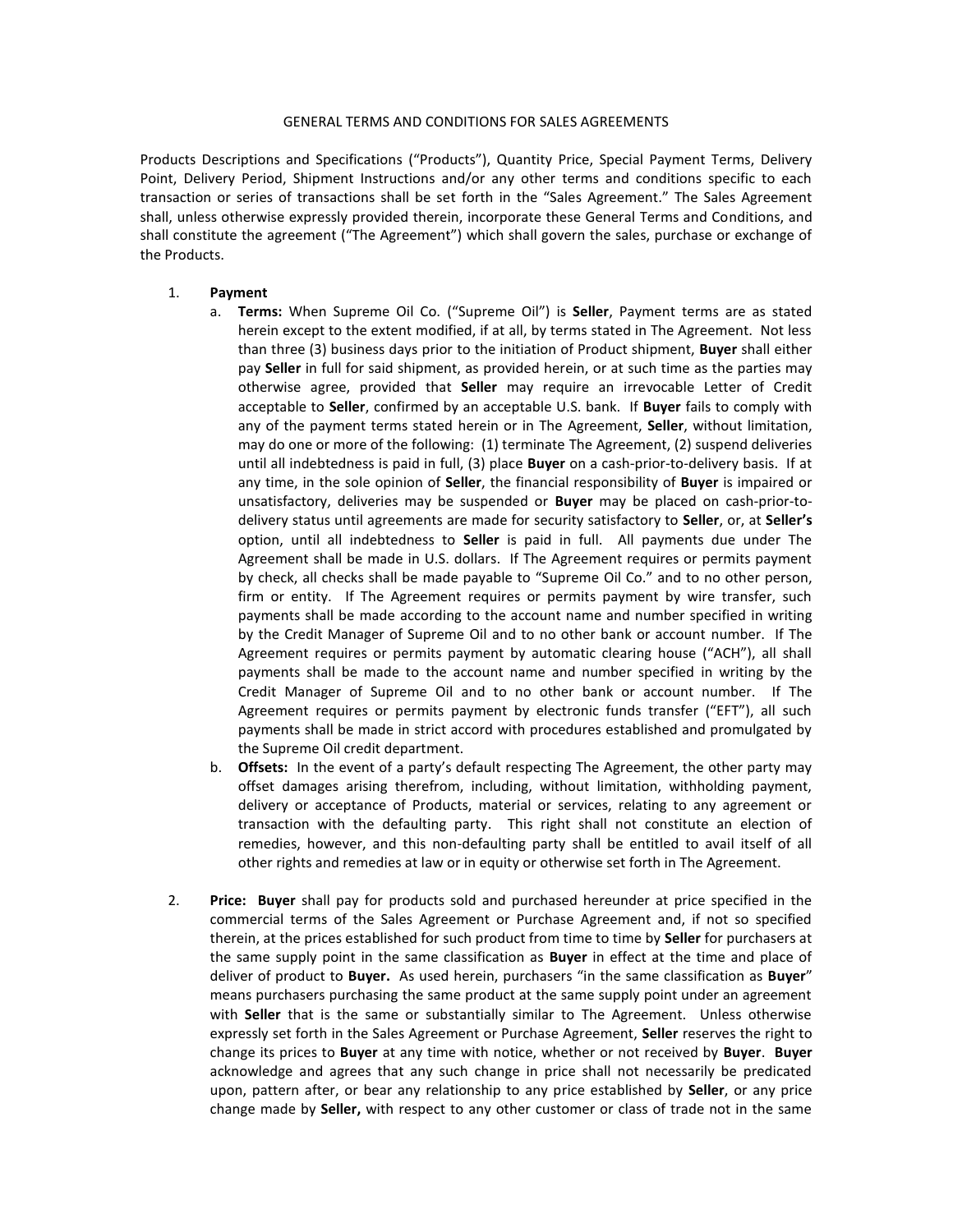classification as **Buyer.** Unless the Sales Agreement or Purchase Agreement provides for or requires **Seller** to deliver product to **Buyer, Buyer** shall be solely responsible to arrange for accepting delivery of and transporting Product at and from the supply point(s) specified in The Agreement and for all cost, expenses, and liability pertaining such accepting delivery and transportation.

- a. **Electronic Message System for Sale by Supreme of Unbranded Gasoline and Distillate:** If Supreme is **Seller** and Product sold is unbranded gasoline or distillate, and **Seller** utilizes an electronic message system to communicate pricing, messages, and other data to **Buyer** or customers in the same classification as **Buyer** (as defined by Paragraph 4 above), **Buyer** agrees that it will participate in and subscribe to **Seller's** electronic message system, or successor system, and adhere to **Seller's** instructions and the terms of the agreement applicable to access to and use of such electronic message system.
- 3. **Title, Risk of Loss, and Delivery:** Title and risk of loss to Product delivered shall pass from **Seller** to **Buyer** or from **Delivering Party** to Receiving Party at the point of delivery set forth in The Agreement.
- 4. **Delivery limit: Buyer** agrees that **Seller** shall have no obligation in any month or other specified period of time to sell or deliver to **Buyer** any quantities of products in excess of the quantity specified in The Agreement. At its sole discretion **Seller** may advise **Buyer** that additional quantities are available for sale by **Seller** to **Buyer** and at what price, if different from that set forth in The Agreement. In the event **Buyer** elects to purchase such additional quantities the terms and conditions of The Agreement not inconsistent with **Seller's** advice shall pertain to and govern the additional purchases. **Buyer** agrees that, except as may be required by law, **Seller** shall have no obligation in any month or other specified period or time to sell and deliver to **Buyer** quantities in excess in the quantities set forth in The Agreement even though quantities in excess of such quantities may have been sold and delivered to **Buyer** in any proceeding month or other specified period of time.

Unless The Agreement provided otherwise, **Buyer** shall make reasonable efforts to take delivery of product at regular intervals during each month or other specified period of time and, should **Buyer** fail to do so, **Seller** may by written notice to **Buyer** establish a delivery schedule by supply point to which **Buyer** shall adhere until such time as **Seller**, in its sole discretion, may cancel such delivery schedule. Failure by **Buyer** to strictly adhere to such delivery schedule shall constitute a material breach of The Agreement.

5. **Quantity and Quality:** Unless otherwise specified in The Agreement, the following means of determining quality and quantity shall apply. If the shipments are by pipeline, mutually acceptable meters at or near the delivery point or tank gauges, as read by the operator at the time of delivery, shall determine the quantity of Product. Quantity shall be measured and determined by **Seller** or Delivering Party for rail shipments using the gauging tables provided by the rail car manufacturer, magnetic gauges on rail cars, or by weighing rail cars after loading. For truck shipments, quantity shall be measured and determined by **Seller** or Delivering Party using certified scales weights before and after truck loading, or truck rack meters. For delivery to or from barges or vessels quantity shall be determined by independent inspector, the expenses of which shall be shared equally by **Seller** and **Buyer** or by **Delivering Party** and **Receiving Party**. The quantity of Product sold or exchanged hereunder, as determined by **Seller**, Delivering Party, independent inspector, or operator, as applicable, shall be binding on the parties.

## 6. **Excused Performance:**

a. **Force Majeure: Buyer** or Receiving Party shall not be obligated to order or accept deliveries if unable to operate **Buyer**'s or Receiving Party's business by reason of fire,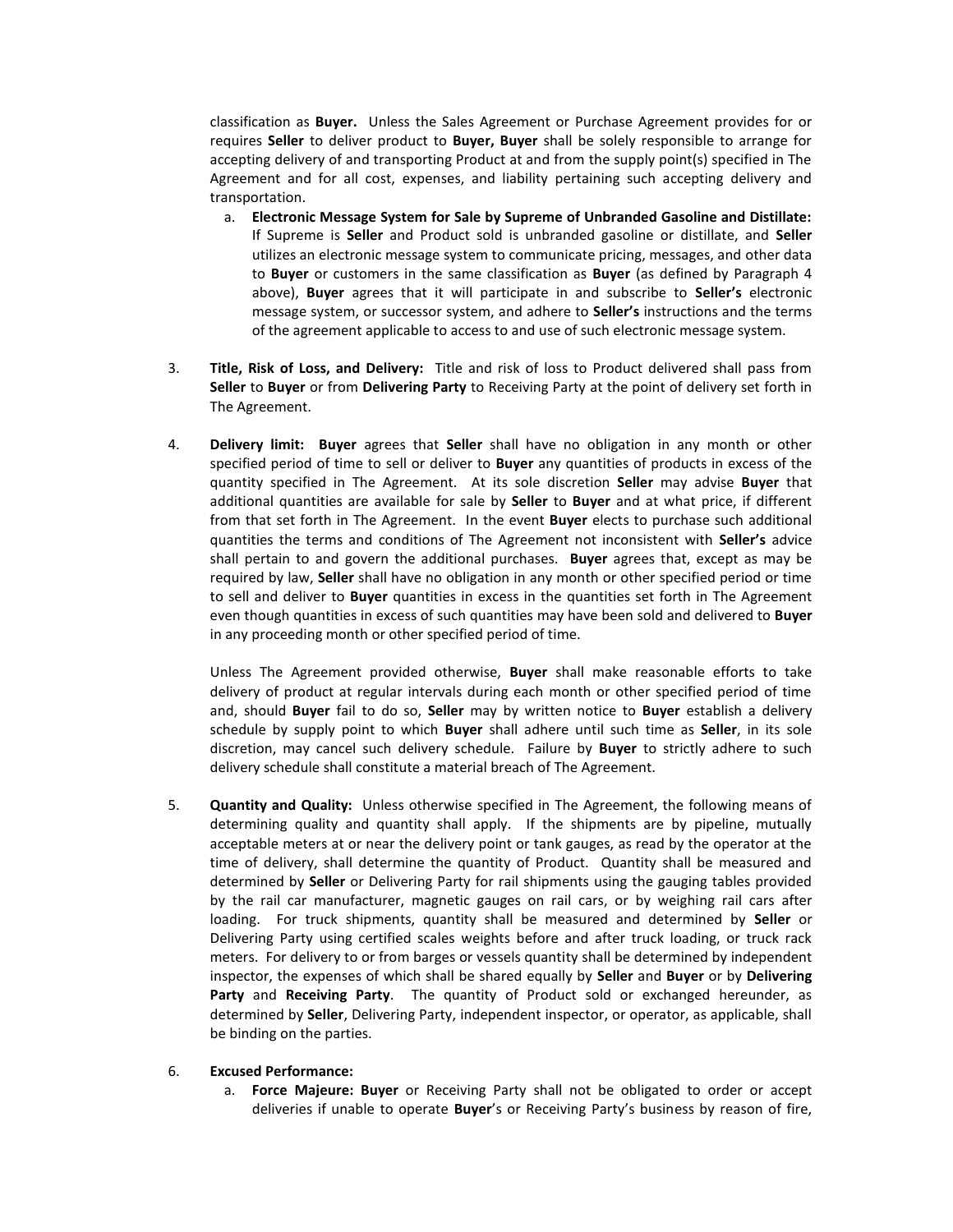flood, war, civic commotion, strikes, blockades or other causes beyond **Buyer**'s or Receiving Party's control. **Seller** or Delivering Party shall not be responsible for any loss or damages resulting from delay or failure in delivery due to fire, flood, storms, earthquakes, tidal waves, war, military operations, national emergency, civil commotion, strikes or other differences with workmen or unions, or from any delay or failure in delivery when the supplies of **Seller** or Delivering Party, or the facilities of production, manufacture, transportation or distribution which otherwise would be available to **Seller** or Delivering Party, are impaired by causes beyond **Seller**'s or Delivering Party's control, or by failure or shortage of raw materials necessary to the manufacture of the Product to be supplied hereunder, or by the order, requisition or request of any governmental agency or acting governmental authority or **Seller**'s or Delivering Party's compliance therewith or by governmental proration or regulation, or from any other delay or failure due to the causes beyond **Seller**'s or Delivering Party control, similar or dissimilar to any such causes. In the event of any of the aforementioned contingencies, **Seller** or Delivering Party may allocate its available supply of Product among its customers and itself in such manner and at such time as to may, at its sole discretion, determine. During the continuance of any such contingency, the obligation of **Seller** or Delivering Party and **Buyer** or Receiving Party shall be suspended and proportionately abated.

- b. **Governmental Action Affecting Price**: If The Agreement is for the purchase and sale of product and in the event of any governmental action substantially affecting a party's right to maintain or change the price or terms of payment, at any time such governmental action is in effect, **Seller** shall have the right, at its option, to (1) terminate The Agreement, or (2) postpone, by notice to **Buyer**, the effective date of any price change or other terms to the extent so prevented until such dates as it is not so prevented. By this election to postpone rather than terminate, **Seller** does not waive its right to terminate The Agreement thereafter.
- 7. **Trademarks Prohibition: Buyer** expressly understands and agrees that neither The Agreement nor **Buyer**'s purchase of Product hereunder constitutes authority or consent of any kind to use or display in any way, manner or form the trademarks or trade names of **Seller** or its affiliates, successors or assigns, and **Buyer** expressly agrees not to use, display or claim any right, title or interst in or to such trademarks or trade names.
- 8. **Taxes:** Any excise tax, fee or other charge or any increase thereof, including, with out limitation, a superfund excise tax, now or hereafter impose directly or indirectly by law upon Product sold or delivered under The Agreement, or the production, manufacture, storage, sale, transportation or delivery thereof, which **Seller** or delivering party is required to pay or collect, may be added to the Product price in whole or part, at **Seller**'s or Delivering Party's option, and if so added to the price shall be paid by **Buyer** or Receiving Party in addition to the price in accordance with applicable payment terms and conditions therein.
- 9. **Compliance with Law and Severalties**: The parties agree to comply fully with all applicable laws, ordinances and regulations, from whatever authority the same may emanate. In the event The Agreement, or any procedure, action, or obligation imposed upon either party hereto, shall at any time be in conflict with any legal requirement of any law, ordinance or regulation emanating from such authorities, then The Agreement or any procedure, action, or obligation so adversely affected shall immediately become inoperative and ineffective. In such event, all other provisions, and any unaffected portion of any provisions of The Agreement shall be given effect separately therefrom and shall not be affected thereby. In the event that any such law, ordinance or regulation effectively precludes **Buyer** from purchasing or the Receiving Party taking delivery of Product or **Seller** from selling or Delivering Party from delivering Product hereunder, either party shall have the right to terminate The Agreement by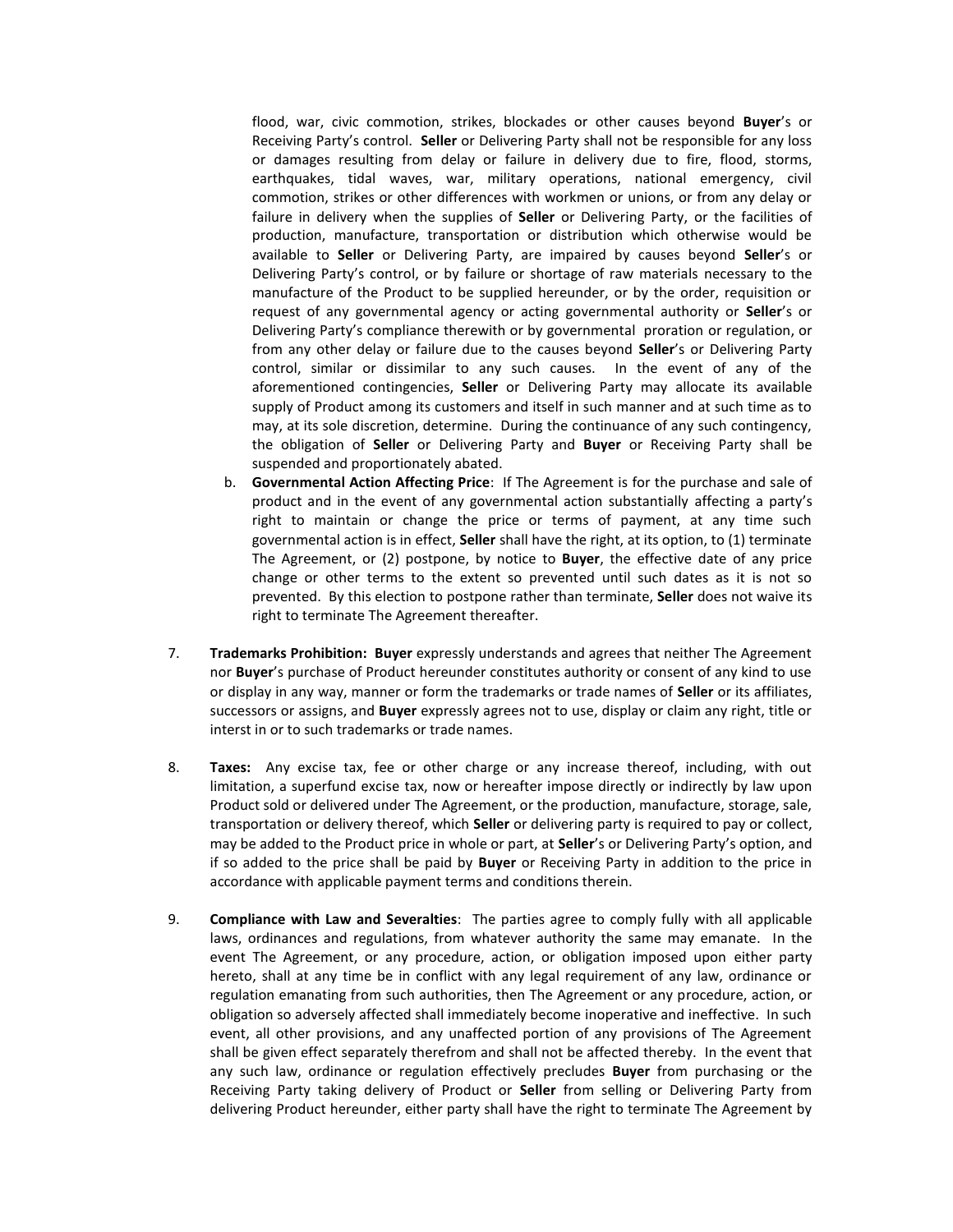notice to the other party. The parties shall settle any unpaid balances due hereunder upon such termination.

- 10. **Product Hazards: Buyer** or Receiving Party acknowledges receipt of **Seller**'s or Delivering Party's Materials Safety Data Sheet for Product and is aware of known hazards or risks in handling or using Product. Both parties shall maintain compliance with all safety and health related governmental requirements concerning Product and shall take steps as are reasonable and practicable to inform their employees, agents, contractors and customers of any hazards or risk associated with Product, including but not limited to dissemination of pertinent information contained in the Material Safety Data Sheet, as appropriate.
- 11. **Indemnifications:** Each party agrees to protect, release, defend, indemnify, and hold the other and any of its parent, subsidiary, or affiliate companies, and the respective officers, directors, employees, agents or servants of each, as well as the representatives, successors, or assigns of each, if any, free and harmless, from and against any and all liability, losses, claims, lines, demands, and causes of action of every kind and character, howsoever caused, and the costs thereof, including, without limitation, settlements, judgments, fine's, penalties, or interest on account of claims arising out of personal injuries, illness, disease, death, or loss of or damage to property which in any way arise out of, result from, or are in any way connected with willful misconduct or negligence in the performance of, or breach of The Agreement, or failure to perform or properly perform The Agreement, to its failure to comply with any law or regulations, except for and to the extent of the negligence or willful misconduct of the other party. The parities hereby agree that the indemnity provided hereunder shall bear effective to, an only to the maximum extent, scope, or amount permitted by applicable law and should be so construed, interpreted or enforced by any reviewing arbitrator or court. The parties further agree that if any provision, to portion thereof, of this section, or of The Agreement is determined to exceed the extent, scope, or amount of indemnity permitted via the applicable law, this section and The Agreement shall be constructed, interpreted, or enforced so as to preserve, to the maximum extent, scope or amount possible, the indemnity which is permitted by the applicable law.
- 12. **Choice of Law:** The Agreement, and the applicable law as to any dispute thereunder, is to be governed and construed under the laws of the State of California, unless provided otherwise in The Agreement. In the event there is no primary delivery point and unless provided otherwise in The Agreement, the applicable law shall be that of the State of California.
- 13. **Warranties: Seller** or Delivering Party warrants Product shall meet Product specifications, if any, set forth in The Agreement. **SELLER** OR DELIVERING PARTY MAKES NO OTHER EXPRESS OR IMPLIED WARRANTY, STATUTORY OR OTHERWISE, CONCERNING PRODUCT, INCLUDING, WITHOUT LIMITATION, NO WARRANTY OF FITNESS FOR A PARTICULAR PURPOSE OR WARRANTY OF MERCHANTABLITIY.
- 14. **Limitation of Damages:** IN NO EVENT SHALL EITHER PARTY BE LIABLE TO THE OTHER FOR ANY PUNITIVE, SPECIAL, CONSEQUENTIAL, INCIDENTAL OR INDIRECT LOSSES OR DAMAGES FROM THE SALE OR DELIVERY OF PRODUCT UNDER THE AGREEMENT OR BREACH OF THIS AGREEMENT.
- 15. **Claims:** Any claims by **Buyer** or **Receiving Party** for a deficiency in quantity or quality of Product shall be waived by **Buyer** or Receiving Party unless **Seller** or Delivering Party is notified within 3 days from receipt. Any claims by **Buyer** or **Receiving Party** for spill shall be waived by **Buyer** or Receiving Party unless **Seller** or Delivering Party is notified within 48 hours from the event. Furthermore, **Buyer** or **Receiving Party** agrees that any claim of any kind whatsoever based or arising out of The Agreement shall be barred unless asserted by **Buyer** or **Receiving**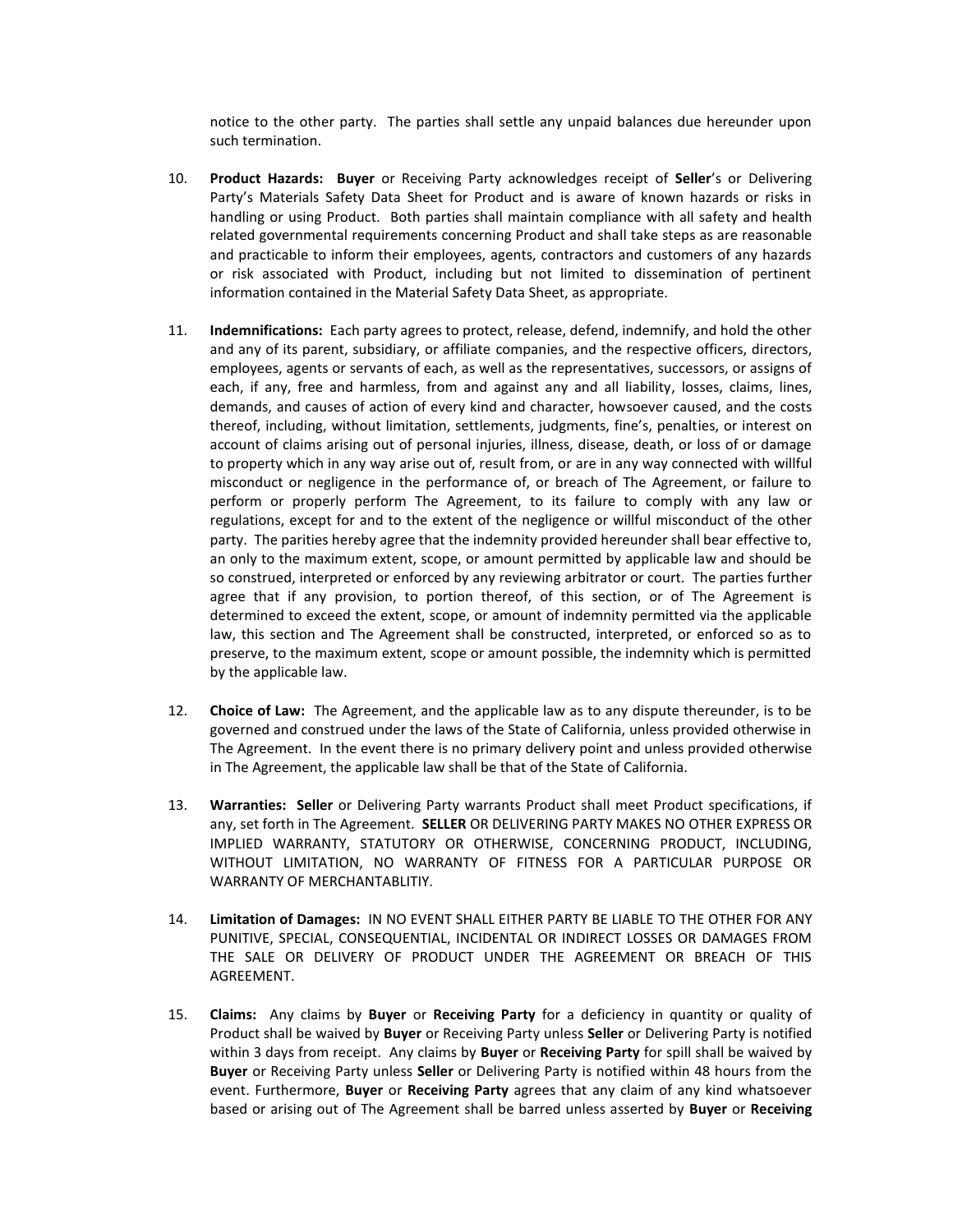**Party** within 59 days after the event, action, or inaction giving rise to such claim, however arising.

- 16. **Resolution of Disputes:** Except as prohibited or limited by applicable law, any dispute or controversy relating to or arising out of the Agreement, including, without limitation, the negotiation, breach, validity or enforceability of The Agreement or any part thereof, the obligations created by The Agreement of the relationship between the parties, which dispute or controversy the parties cannot mutually resolve, shall be resolved by binding arbitration by a single arbitrator in accordance with the procedures and rules of any by the Judicial Arbitration and Mediation Services, Inc., except as herein modified. The site of such arbitration shall be as forth in The Agreement or other mutually agreed location, and if not set forth or mutually agreed, shall be in San Diego, California. The decision of the arbitrator shall be final and binding on the parties and access to a judicial forum is foreclosed, except to enforce an arbitral decision or as required or permitted by law. Judgment upon the award of the arbitrator may be entered and enforced in any court having jurisdiction thereof. The costs and expenses of the arbitrator, the Judicial Arbitration and Mediation Services, Inc., stenographic record, and witnesses and proofs that may have been produced at the direction of the arbitrator shall be paid by the party against whom the decision of the arbitrator is entered, which party shall be so specifically designated by the arbitrator. The arbitrator may not assess punitive or exemplary damages but may award both legal and equitable relief. This Paragraph of The Agreement shall survive termination of expiration of the Agreement as to any claim arising out of or related to The Agreement, but no claim may be the subject of arbitration which occurred or arose more than four (4) years prior to commencement of arbitration.
- 17. **Waiver:** Failure of either party to require performance of any provision of The Agreement shall not affect either party's right to require full performance thereof at any time thereafter and the waiver by either party of a breach of any provisions hereof shall not constitute a waiver of a similar breach in the future or of any other breach or nullify the effectiveness of such provision.
- 18. **Course of Dealing:** Each and every provision of The Agreement constitutes the entire agreement of the parties with respect thereto and is not to be reformed, altered or modified in any way by any practice or course of dealing during or prior to the term of The Agreement.
- 19. **Entire Agreement:** The Agreement, consisting of these General Terms and Conditions, the Sales, Purchase, or Exchange Agreement, and incorporated Marine Provisions for barge and vessel transactions, if any, contains the entire Agreement between parties hereto and there are no oral representations, stipulations, warranties, agreements or understandings with respect to the subject matter of The Agreement which are not fully expressed herein. Neither The Agreement nor its execution has been induced by any representation, stipulation, warranty, agreement or understanding of any kind other than those expressed in writing in The Agreement.
- 20. **Prior Agreements:** The Agreement automatically supersedes and terminates all prior and/or existing agreements by and between the parties covering or relating to sale, purchase, or exchange of Product covered herein.
- 21. **Amendment:** No amendment, addition to, alteration, modification or waiver of all or any party of the Agreement shall be of any force or effect unless agreement thereto is expressed in writing and signed by the parties. If the provisions of The Agreement and the provisions of any purchase order or order acknowledgment written in connection with The Agreement conflict, then the provisions of The Agreement shall prevail. If any conflict exists between these